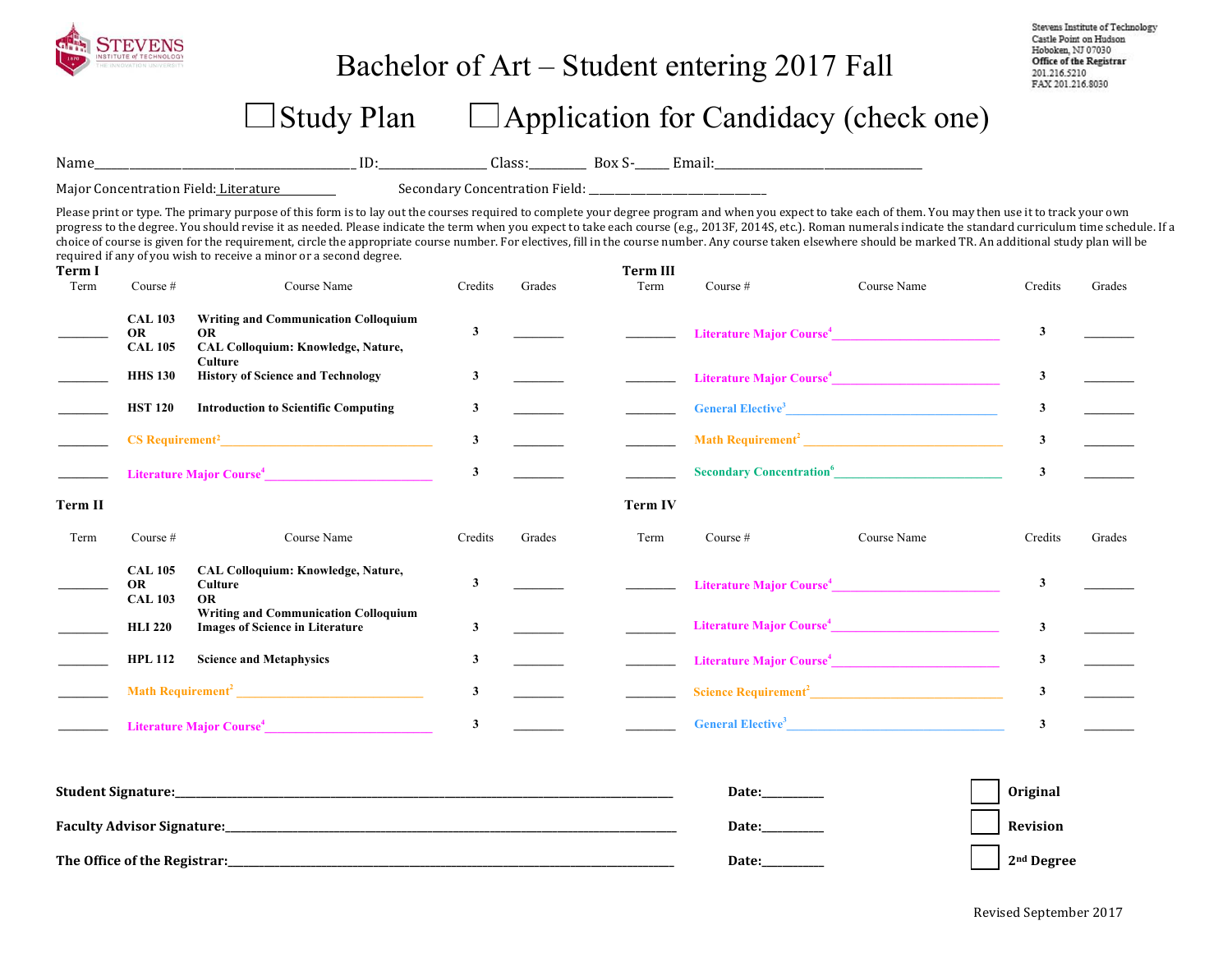

# Bachelor of Art – Student entering 2017 Fall

Stevens Institute of Technology Castle Point on Hudson Hoboken, NJ 07030 Office of the Registrar<br>201.216.5210 FAX 201.216.8030

# $\Box$  Study Plan  $\Box$  Application for Candidacy (check one)

| Name_                 |                                       | ID:         |                         |        | Class: Box S- Email:    |                                             |                                      |              |        |
|-----------------------|---------------------------------------|-------------|-------------------------|--------|-------------------------|---------------------------------------------|--------------------------------------|--------------|--------|
|                       | Major Concentration Field: Literature |             |                         |        |                         |                                             |                                      |              |        |
| <b>Term V</b><br>Term | Course #                              | Course Name | Credits                 | Grades | <b>Term VII</b><br>Term | Course $#$                                  | Course Name                          | Credits      | Grades |
|                       | Literature Major Course <sup>4</sup>  |             | 3                       |        |                         |                                             | Literature Major Course <sup>4</sup> | 3            |        |
|                       | Literature Major Course <sup>4</sup>  |             | 3                       |        |                         |                                             | Secondary Concentration <sup>6</sup> | 3            |        |
|                       | Secondary Concentration <sup>6</sup>  |             | 3                       |        |                         | <b>CAL 498 Thesis Preparation</b>           |                                      | 3            |        |
|                       | <b>CAL 301 Research Methods</b>       |             | 3                       |        |                         |                                             | General Elective <sup>3</sup>        | $\mathbf{3}$ |        |
|                       | General Elective <sup>3</sup>         |             | 3                       |        |                         |                                             | <b>General Elective<sup>3</sup></b>  | $\mathbf{3}$ |        |
| <b>Term VI</b>        |                                       |             |                         |        | <b>Term IV</b>          |                                             |                                      |              |        |
| Term                  | Course $#$                            | Course Name | Credits                 | Grades | Term                    | Course $#$                                  | Course Name                          | Credits      | Grades |
|                       | Literature Major Course <sup>4</sup>  |             | 3                       |        |                         | <b>Secondary Concentration</b> <sup>6</sup> |                                      | 3            |        |
|                       | Literature Major Course <sup>4</sup>  |             | $\overline{\mathbf{3}}$ |        |                         |                                             |                                      | 3            |        |
|                       |                                       |             | $\mathbf{3}$            |        |                         | <b>CAL 499 Senior Thesis</b>                |                                      | 4            |        |
|                       | Secondary Concentration <sup>6</sup>  |             | 3                       |        |                         |                                             | General Elective <sup>3</sup>        | 3            |        |
|                       | General Elective <sup>3</sup>         |             | 3                       |        |                         |                                             | General Elective <sup>3</sup>        | 3            |        |

### P.E. Requirement<sup>5</sup>

| Term | Course        | Credits Grade | Term Course | <b>Credits Grade</b> |
|------|---------------|---------------|-------------|----------------------|
|      | PF 200        | РF            | PF 200      |                      |
|      | <b>PF 200</b> | РF            | PF 200      | РF                   |

#### **Additional Classes**

| <b>Student Signature:</b>         | Date:        | <b>Original</b>        |
|-----------------------------------|--------------|------------------------|
| <b>Faculty Advisor Signature:</b> | <b>Date:</b> | Revision               |
| The Office of the Registrar:      | <b>Date:</b> | 2 <sup>nd</sup> Degree |